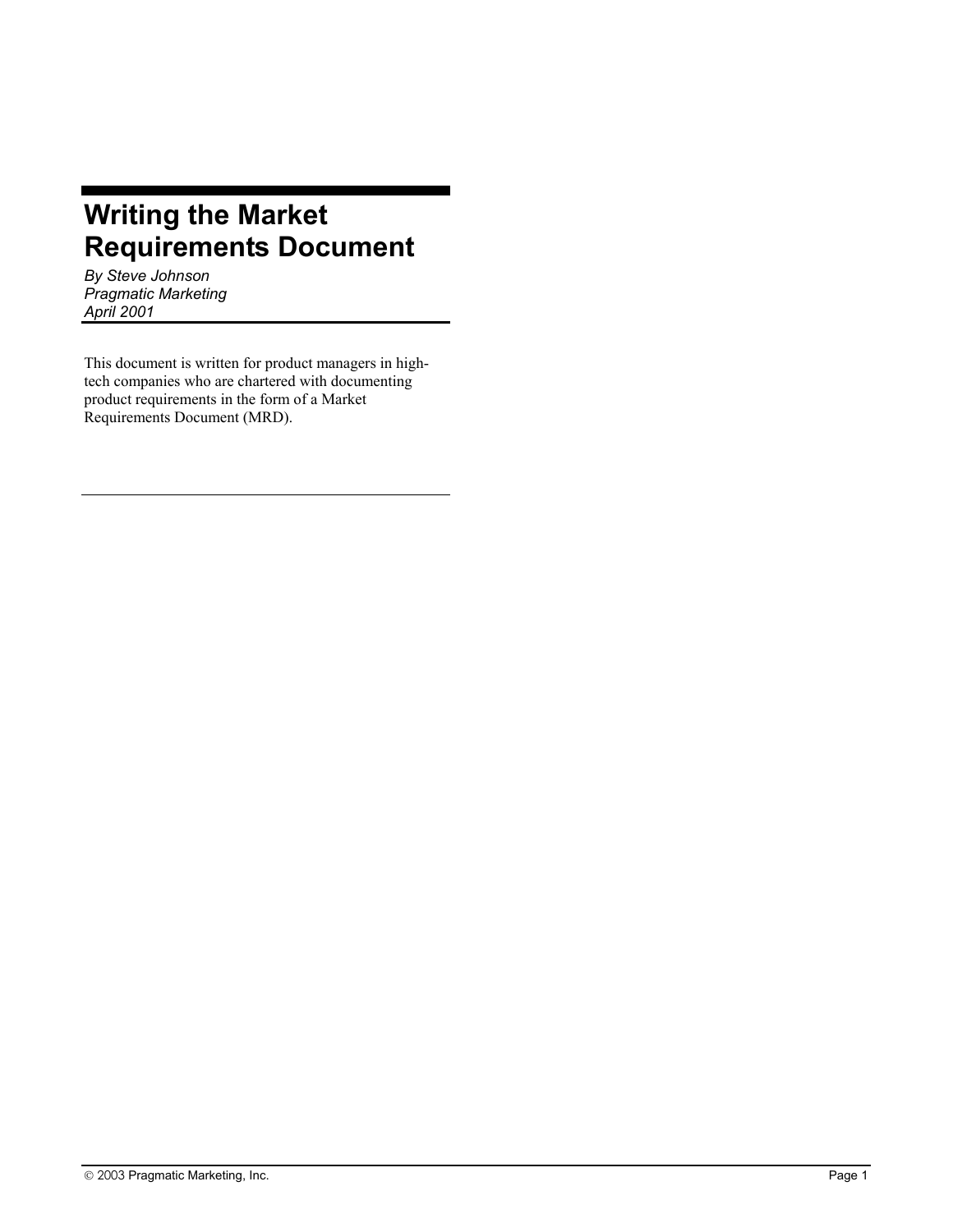## **Roles & Responsibilities**

Writing a requirement is not a mysterious black art although it may sometimes seem that way. We write *requirements* to convey the details of a customer's *problem* to the reader (usually the developer). A requirement tells the reader the information necessary to innovate a solution to the problem, perhaps in ways not anticipated by the requirement's writer or associated enduser.

In order to understand how to write requirements, we must first understand the roles and procedures for developing products.

In many organizations, the product management function is ill defined. For the purposes of this document, a *product manager* finds problems in the marketplace and conveys these problems to the Development organization. Of course, this is in addition to other duties. These personnel are twice as likely to be in the Marketing department than in the Development department.<sup>1</sup>

Too often, product managers are overwhelmed with tactical activities that prevent them from representing the customer; we should ensure that activities that do not require a product manager are owned completely by Development. Many times, the product manager is competent in Development areas and is recruited to assist. Since many of us come from a technical background, we have a natural tendency to work on activities that are "fun" even though they are not product management*.*

Successful organizations follow these five classic steps of developing products:

- find a problem,
- analyze it,
- design an innovative solution,
- code to the design, and
- test the result

In the business world, these steps are not always followed. Too few product managers communicate lucid requirements. Too few developers analyze the problem and design an appropriate solution. Yet successful organizations consistently follow all five steps; these steps are required.

A **Product Manager** owns the first step, conveying the problem to Development in the form of a requirement. The remaining steps are owned by Development. Increasingly an **Architect** or **Program Manager** controls the middle steps (analyze and high-level design) with a **Development Manager** in charge of the detailed design, coding and testing. If there is no Program Manager, then

analysis and design falls to the Development manager. **Quality Assurance** is responsible for internal testing. The QA department also validates that the specifications (written by Development) answer the problems articulated in the requirement (written by product management) and then tests the code to ensure that the requirement is met; this verification role is more effective than merely attempting to "break the code" in clever ways. So the functions (and roles) are:

- find a problem (product manager)
- analyze it (program manager)
- design a solution (program manager)
- code (developer)
- test (QA)

## **Definitions**

We expect to see 'personas and goals' increasingly used as the primary method of defining complex projects, with an associated reduction in the traditional 'reqs and specs" approach. Using 'Personas and Goals' puts emphasis on the final result rather than on the tedious implementation of individual features. This approach requires more analysis and design by Development, making it more attractive to competent development organizations.

**Buyer.** There are three types of buyers: economic, technical and users<sup>2</sup>. Only the "user buyer" uses the product; yet the others are involved in the buying decision. The economic buyer is concerned with returnon-investment; the technical buyer determines how the product will "fit" the company's technology environment. The user buyer is one who actually uses the product in production (also called a persona). We will not write products for the buyer but for the user persona.

**Persona.** A *persona* is the "ideal" operator or user of the product. There are usually only one or two personas using the product frequently.<sup>3</sup> The persona defines *who* will use the solution.

**Goals.** The personas have goals that indicate what they hope to achieve. A *goal* articulates the end-point more than the detailed steps in-between, allowing Development to be more creative in how we achieve the goal. An understanding of goals determines the order of development deliverables.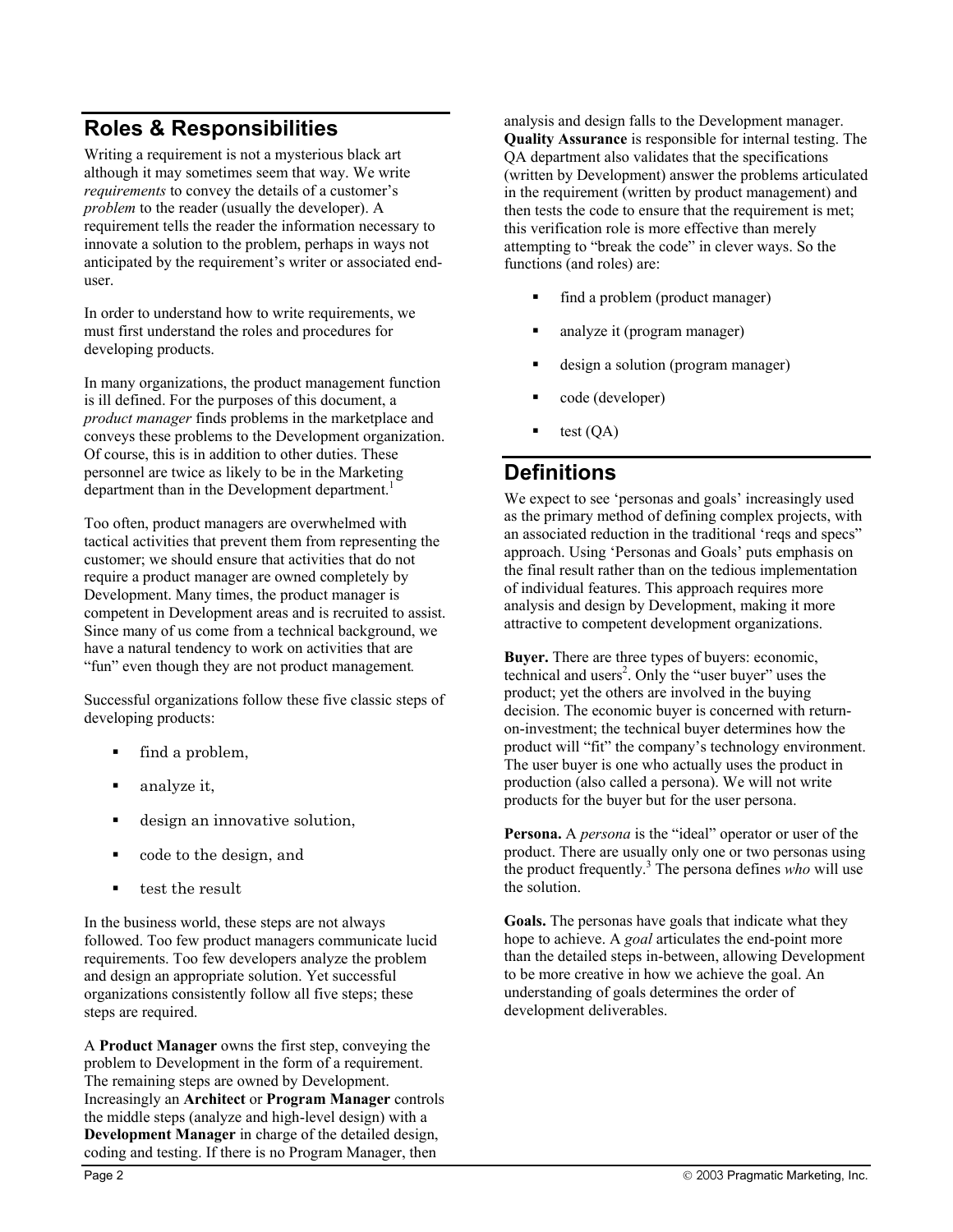**Problem.** A business situation that causes difficulty or concern to an existing customer or prospective buyer is called a *problem*.

| <b>Persona</b>       | Who        |
|----------------------|------------|
| Goals                | When       |
| <b>Requirement</b>   | What       |
| Use-Case             | <b>Why</b> |
| <b>Specification</b> | How        |

**Requirement.** A statement identifying a capability,

physical characteristic, or quality factor that bounds a product or process need for which a solution will be pursued.4 A requirement defines *what* needs to be done. A requirement can define a feature for either a new or an existing product.

**Use-Case.** A specific example of a goal or requirement in production is called a use-case. The use-case explains a common scenario to further illustrate *why* the requirement is necessary.

**Specification.** A specification summarizes the analysis by explaining *how* the requirement will be met. Prototypes are a special form of specification, showing a proposed solution based on analysis.

**Design.** A design documents the specific details of the specifications implementation. This document need not be published beyond the Development team.

**Market Requirements Document.** The Market Requirements Document (MRD) articulates the new product or new release plan including personas, buyers, goals, use-cases, requirements, and specification sizing.

### **Personas**

Personas are the customers who use the product in production daily or frequently. As stated before, there are typically only one or two primary personas. A persona document includes a biography of a fictitious but realistic archetype of a customer.

### **Sample Persona: Michelle**

*Michelle is a high-school senior. She has a desktop computer with access to the Internet via dial-up to AOL. She is competent with the computer but not a power-user. While it is hers, her dad chose the computer and set everything up. She and her friends spend hours chatting on AOL. She checks email daily and uses Word weekly for school projects.* 

*Michelle has hundreds of audio CDs and hundreds of MP3 files on her hard drive. Her computer has a CD-Recorder (CDR) that she thought would be cool but she can't really use it since the included CDR software is lousy.* 

### **Goals**

The *persona* defines a "best" or ideal user; the *goal* describes an end-result that might be achieved in many ways. Requirements are more detailed but more confining on the developer; goals are more open-ended and allow (and require!) more creativity and innovation by the Development team. For example, a requirement might state that the results shall use "flour, sugar, eggs, milk" while a goal states "birthday cake." And a satisfying solution to the goal might well be an ice cream cake with no flour or eggs.

### **Sample Goal: Make An Audio CD**

*Michelle would like to create a mix CD of the one or two "best songs" from a series of discs and from her installed MP3s. She'd like to create a CD she can listen to in the car or in her stereo. She will not continue to make audio CDs if the process is tedious, as she fears it will be.* 

## **Problem**

Stated in the context of a specific persona, a problem represents a situation that our technology should be able to address. Problems are specific situations that can be clearly expressed.

### **Sample Problem: Michelle must type track names**

*When copying CD files to CDR, the files are listed as track1, track2, etc. To make a CD jewel case insert, Michelle must type all track names manually.* 

## **Requirement**

After discovering problems in the prospect or user community, the product manager writes specific **requirements** that *document the problem and a potential solution to the problem*. The Market Requirements Document combines the many requirements into a coherent whole. For a new product, a requirement states a business problem that the potential customer is having that will be addressed; for an existing product, the requirement might instead document a usage problem for existing customers.

A requirement should be written in the words of the personas, in business or personal terms, rather than offering a technical definition. A requirement should be short, only one or two paragraphs, never more than a page or two.

IEEE recognizes four types of requirements:

 **Functional.** Observable capabilities that must be present for the persona to complete their goals or perform the task specified by the use case.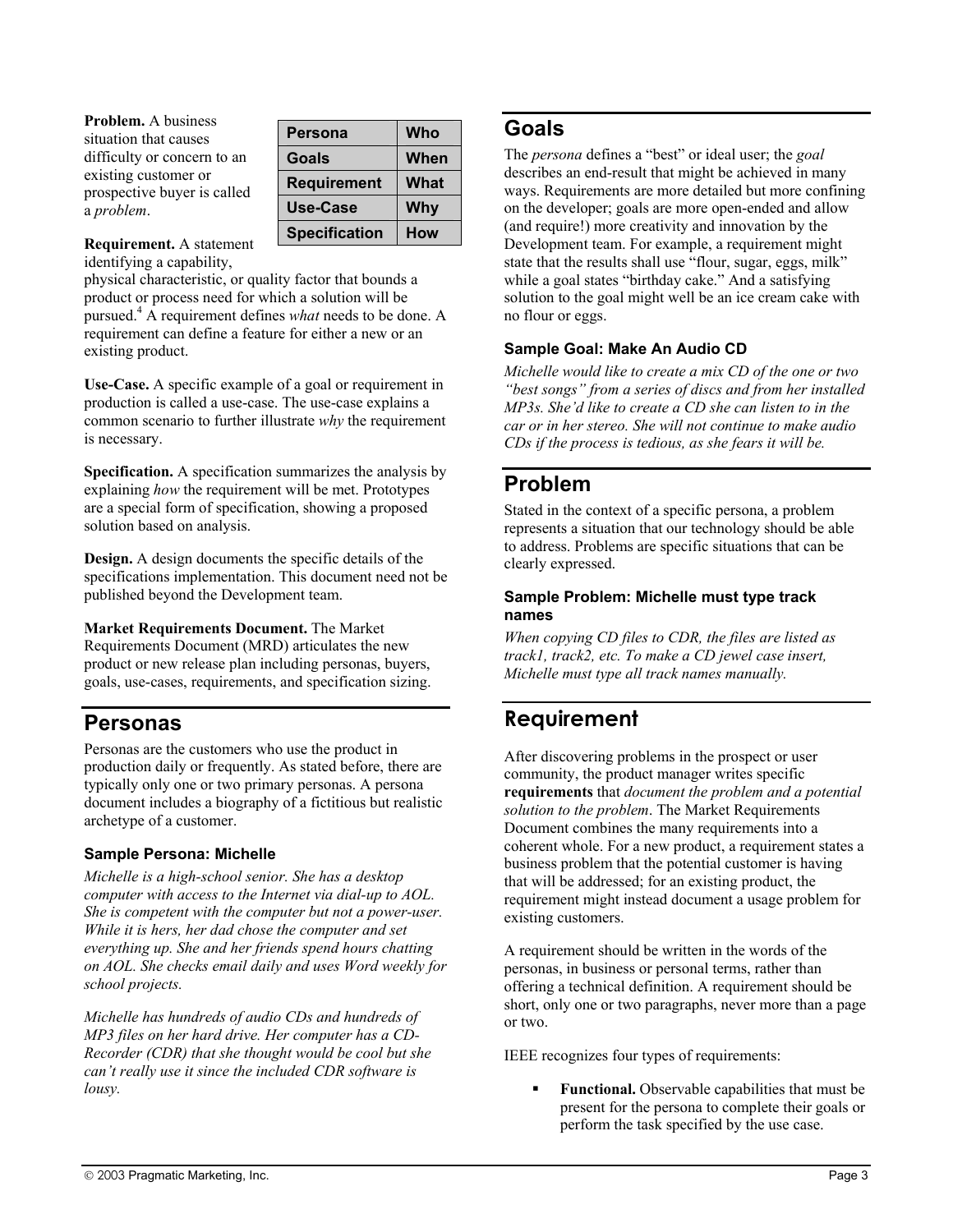- **Performance.** Characteristics of capacity, speed, concurrency
- **Constraints.** Conditions that legitimately limit the design.
- **Interface.** Defined interaction with hardware and software components.

The following elements are included in a requirement document.

**Name.** A unique "nickname" for a shorthand reference to the requirement.

**Description.** In 50 words or less, describe the requirement to the problem or business challenge.

**Category.** To simplify reporting later on, categorize the requirement in logical groups, such as architecture, userinterface, APIs, and reporting.

**Persona.** Which persona is affected by this problem?

**Type.** What type of requirement (use a one-letter code in brackets)

- [F] Functional.
- [P] Performance.

[C] Constraint.

[I] Interface.

**Source.** Where did this problem or idea originate? Ideally, requirements should have a source of a customer or prospect rather than an internal source. References to all associated input documents aid in determining the pervasiveness of the problem.

[PP] Prospect Problem (from a qualified noncustomer)

[ER] Enhancement Request (from an existing customer)

[PP] Prospect Proposal (such as RFP, RFI, ITT)

[LA] Lost account (prospect or customer)

[RD] R&D

[EM] Executive management team

[SC] Sales Channel

[CS] Customer Support

[TD] Technical Documentation

[PM] Product Management

#### **Tracking identifier, author & document date (original and revised).**

These fields should be adequate for articulating and tracking requirements in your organization. A summary table of the requirements is included with the Market Requirements Document.

#### **Sample Requirement: Get Track Info**

*Name: Get Track Info* 

*Description: The product shall automatically capture track information about the songs that have been selected for recording. Persona: Michelle* 

*Category: Recording* 

*Type: Functional* 

*Source: PM* 

### **Characteristics of a Good Requirement<sup>5</sup>**

**Necessary**. The stated requirement is an essential capability, physical characteristic, or quality factor of the product or process. If it is removed or deleted, a deficiency will exist, which cannot be fulfilled by other capabilities of the product or process.

**Concise (***minimal***,** *understandable***).** The requirement statement includes only one requirement stating what must be done and only what must be done, stated simply and clearly. It is easy to read and understand.

**Implementation free.** The requirement states what is required, not how the requirement should be met. A requirement statement should not reflect a design or implementation nor should it describe an operation. However, the treatment of interface requirements is generally an exception.

**Attainable** *(achievable or feasible).* The stated requirement can be achieved by one or more developed system concepts at a definable cost. This implies that at least a high level conceptual design has been completed and cost tradeoff studies have been conducted.

**Complete** *(standalone).* The stated requirement is complete and does not need further amplification. The stated requirement will provide sufficient capability.

**Consistent.** The stated requirement does not contradict other requirements. It is not a duplicate of another requirement. The same term is used for the same item in all requirements.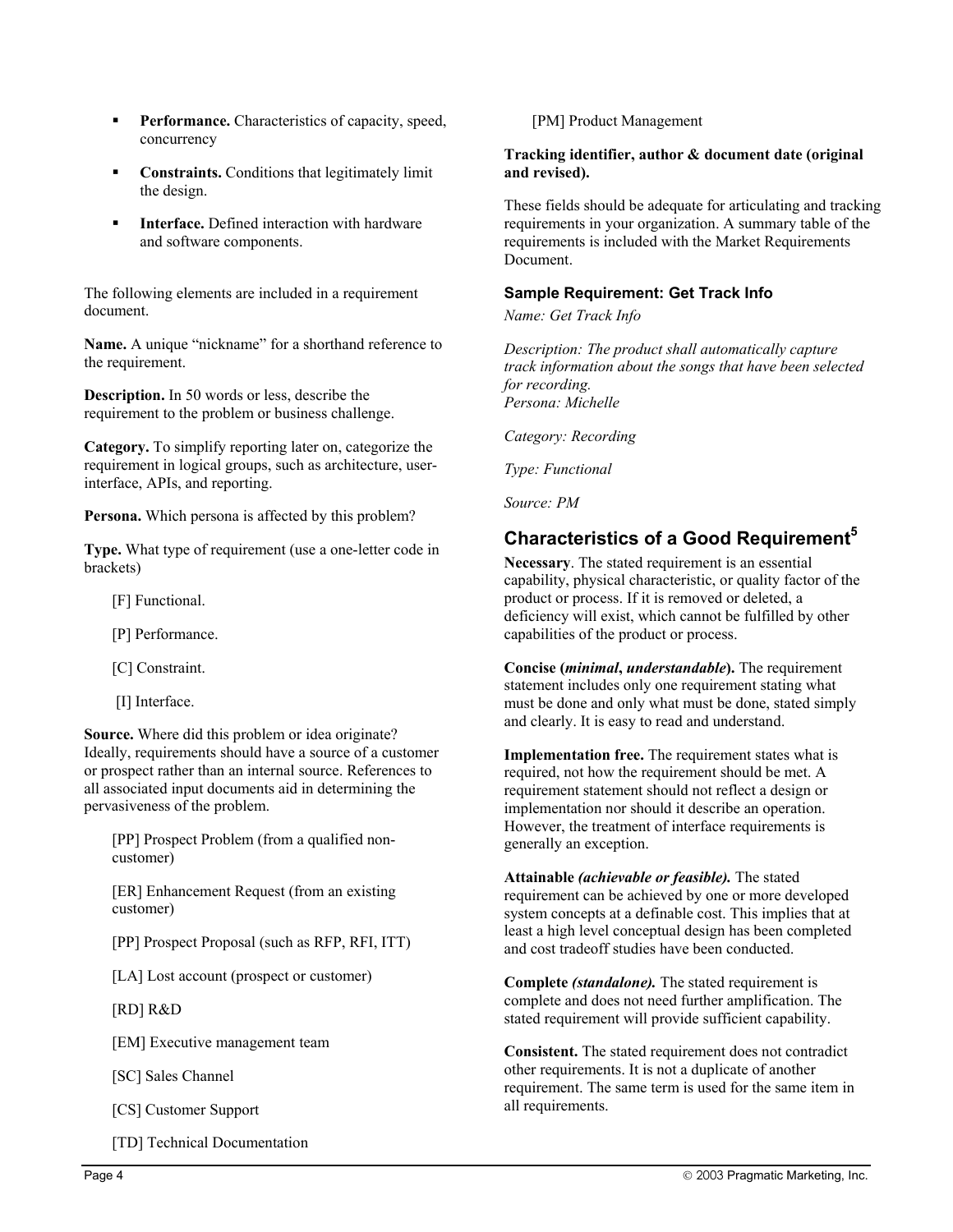**Unambiguous.** Each requirement must have one and only one interpretation. Language used in the statement must not leave a doubt in the reader's mind as to the intended descriptive or numeric value.

**Verifiable.** The stated requirement is not vague or general but is quantified in a manner that can be verified through inspection, analysis, demonstration or test.

## **Use-Case Scenarios**

Two or three use-case scenarios explain to the developer why a high-level goal (or detailed requirement) is needed. The use-case illustrates how the problem occurs and how a solution might be used. The tone is "imagine if you will..." so that we can see an ideal interaction with the product.

You should provide contact information for two or three potential users of the product who can be reached by Development when clarification is required. A product manager is usually not a necessary interface between the developer and the customer; include phone numbers and email addresses so the developer will contact them directly.

- What is the persona doing to cause this problem?
- How does the persona do it now?
- How might the persona like to do it?

When questions arise about an implementation choice, the developer should find the answer in the use-case. Also, provide requirements and use-cases to QA for their test plans.

### **Sample Use Case: Michelle Makes a CD**

*Michelle owns 10 CDs that each contains only one or two "good" songs. She wants to copy the good ones onto a single CD to play in the car. With our product running, she inserts a CD. Since she's not already online with AOL, the program asks her if she wants to pull track names from CDDB. She does, so the program tells her to log on and then tell the program when she's ready. After she gets online, the track information is retrieved without further interaction with Michelle. Her display now shows track names and song lengths.* 

*Michelle wants track 3 and track 6 on her mix CD. She drags each from the CD listing to a "mix CD" area. (She can ctrl-click or shift-click but probably won't.) The tracks names and times are now shown in the mix CD area. She continues this with additional CDs until the allocated time is exceeded.* 

*Michelle plans to make a jewel case liner later so she hopes that the track info is stored somewhere with the disc info so she never has to type track names.* 

*During the actual recording of the mix CD, she is relieved to see that she doesn't have to stay online nor does the program request the original CDs again (since she's forgotten which ones she selected and in what order).* 

## **Specification**

**Name.** A unique identifier for a shorthand reference to the specification.

**Description.** In 50 words or less, describe how Development will respond to the requirement.

**Difficulty.** On an objective scale, how hard will it be to implement this specification?

**Confidence.** On an objective scale, what is the author's confidence that we can do this? For example, "we have done this before in another product" confidence = high. "We have to invent something that doesn't exist" should get a low confidence. Do not allow things with low confidence to be critical to the product.

**Effort.** (in man-weeks) $<sup>6</sup>$ </sup>

**Attachments.** A prototype or sample screen shot is often attached.

#### **Tracking code, author & document date (original and revised).**

Information from the specification provides the basis for the costing estimates found in the business case.

## **Market Requirements in the Business Case**

The collection of documents (Personas and Goals, Requirements and Use Cases) is collated into a Market Requirements Document, which is often appended to the business case.

A product manager owns the business case, which articulates the costs and revenue potential of a new product (or new release of an existing product). This also includes a summary table of requirements.

### **Executive Summary (one page)**

- Uision/Theme
- Top 5 requirements
- Revenue potential
- **Milestones**
- Signatures of the key players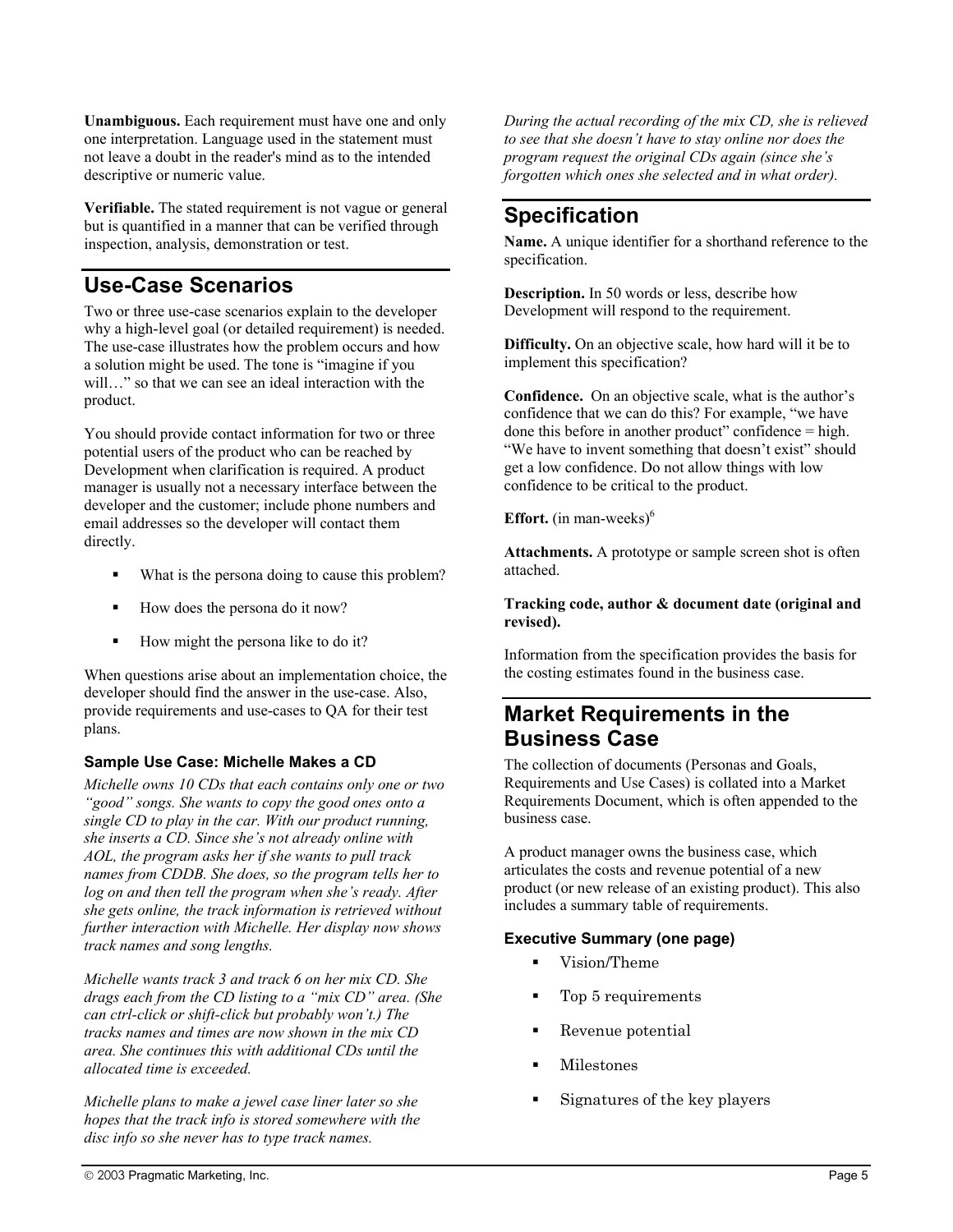### **Market Opportunity**

Market segment

Market sizing

Risks & Competitive issues

#### **Market Requirements Table**

Personas [User] (description)

Buyers [Technical and Economic] (description)

Requirements (table)

- **Tracking code**
- Name
- Type (functional, performance, constraint, interface)
- Category
- Source (Prospects, Users, R&D, Exec, Sales, Tech support, doc, mktg, Prod Mgmt)
- $\blacksquare$  # of user inputs (prospect request/proposal, enhancement request, loss report)
- Phase/Release (based on persona goals, providing a roadmap of the key features for next few releases)

*Additional information from the specifications:* 

- **-** Difficulty
- **Confidence**
- Effort (in man-weeks)

### **Financial (multi-year)**

Revenue potential

Costing/ROI

### **Marketing Plan (updated annually)**

External to business case, includes channel programs, SWOT analysis, and costing

#### **Document Control (revision history)**